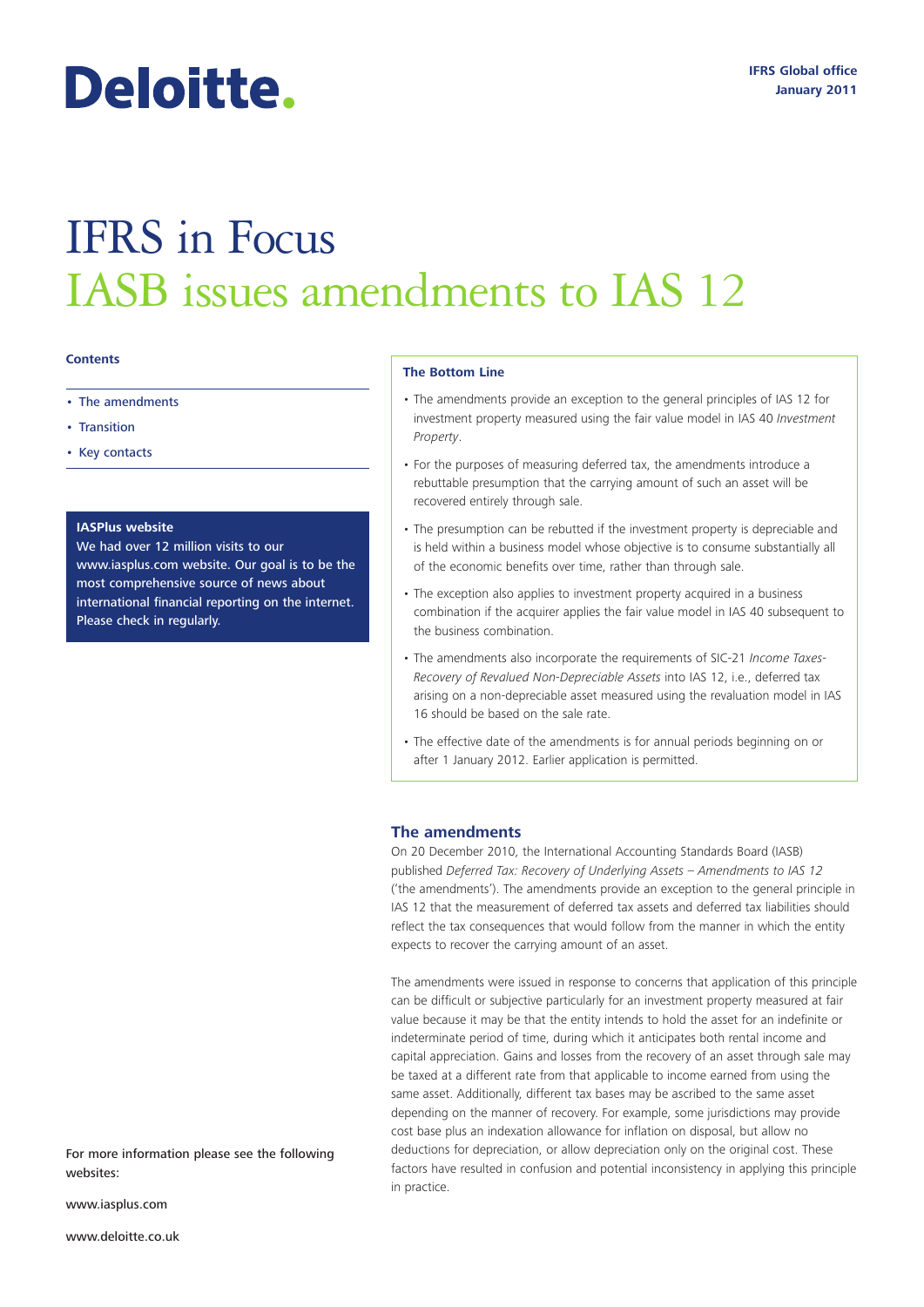In response, the Board has provided an exception to the principle when deferred tax assets or deferred tax liabilities arise from investment property measured using the fair value model in IAS 40 and for investment property acquired in a business combination if it is subsequently measured using the fair value model in IAS 40.

The amendments introduce a rebuttable presumption that the carrying amount of the investment property will a recovered entirely through sale.

This presumption is rebutted if the investment property is depreciable and is held within a business model whose objective is to consume substantially all of the economic benefits over time, rather than through sale.

#### **Observation**

Because the new presumption can only be rebutted in relation to depreciable investment property, it may not apply to the land component of an investment property. Accordingly, entities that are able to rebut the presumption may need to separate their investment property into 'depreciable' and 'non-depreciable' components and perform a separate deferred tax calculation for each component.

In the exposure draft released by the Board in October, the Board proposed to apply the exception to property, plant and equipment and intangible assets measured using the revaluation model in IAS 16 *Property, Plant and Equipment and IAS 38 Intangible Assets* respectively. Many respondents to the exposure draft disagreed with this proposal and consequently the Board limited the exception to investment property measured using the fair value model in IAS 40.

#### **Observation**

Entities holding investment property accounted for using the fair value model in accordance with IAS 40 in jurisdictions where tax is not imposed on sale of the investment property would no longer recognise deferred tax on any temporary differences arising from fair value gains or losses (unless the presumption is rebutted). This is because there would be no tax consequences expected to arise from recovering the carrying amount entirely through sale, regardless as to whether the entity intends to use the property to generate rental income for a period of time prior to sale.

#### **Transition**

The amendments to IAS 12 should be applied retrospectively requiring a retrospective restatement of all deferred tax assets or deferred tax liabilities within the scope of the amendment, including those that were initially recognised in a business combination.

The amendments also incorporate the requirements of SIC Interpretation 21 *Income Taxes – Recovery of Revalued Non-Depreciable Assets* (adapted to allow for the introduced rebuttable presumption), i.e., deferred tax arising on a non-depreciable asset measured using the revaluation model in IAS 16 should be based on the sale rate. Accordingly, SIC-21 has been withdrawn.

#### **Effective date**

The effective date of the amendments is for annual periods beginning on or after 1 January 2012. Earlier application is permitted.